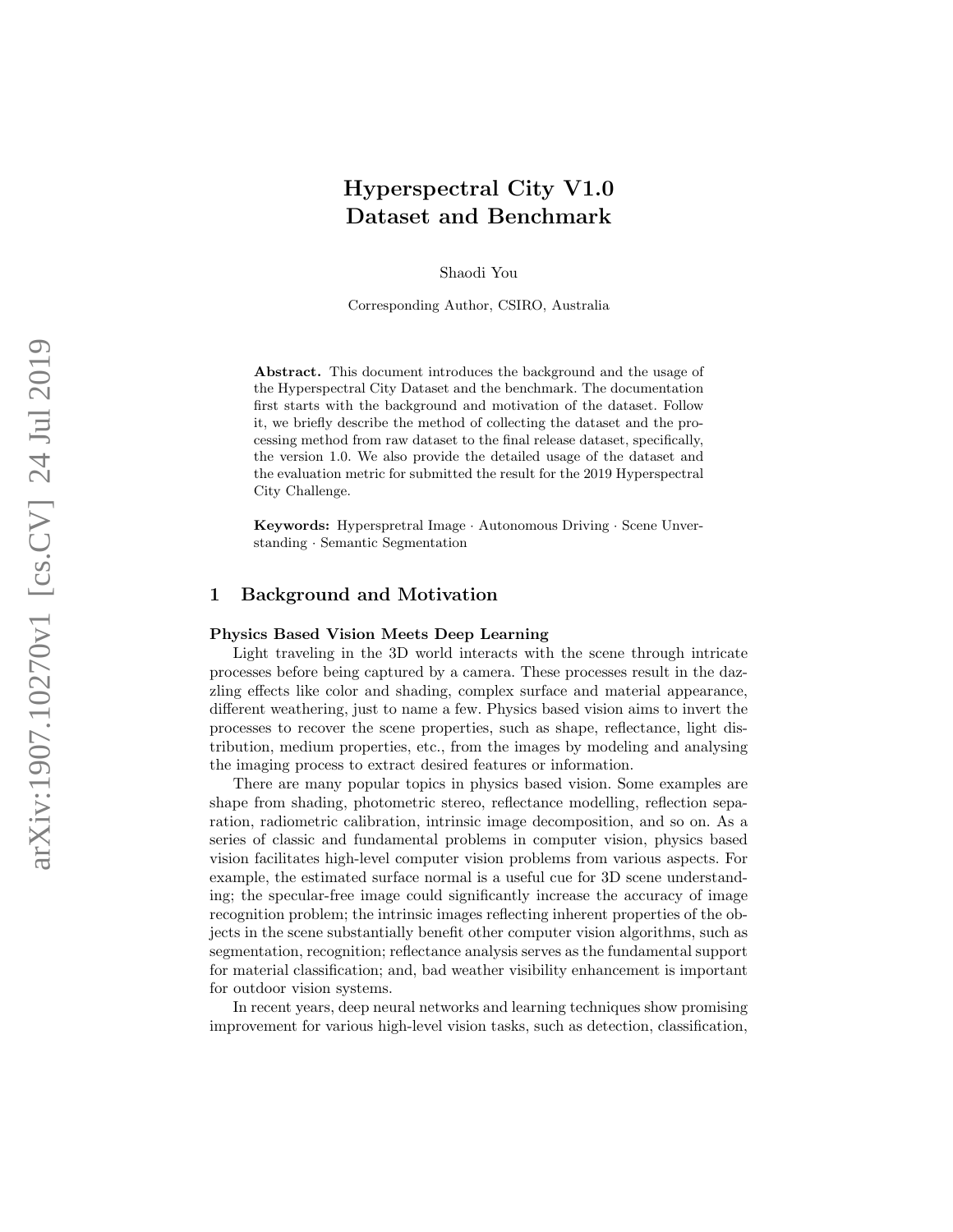tracking, etc. With the physics imaging formation model involved, successful examples can also be found in various physics based vision problems (please refer to the references section).

When physics based vision meets deep learning, there will be mutual benefits. On one hand, classic physics based vision tasks can be implemented in a data-fashion way to handle complex scenes. This is because, a physically more accurate optical model can be too complex as an inverse problem for computer vision algorithms (usually too many unknown parameters in one model), however, it can be well approximated providing a sufficient collection of data. Later, the intrinsic physical properties are likely to be learned through a deep neural network model. Existing research has already exploited such benefit on luminance transfer, computational stereo, haze removal, etc.

On the other hand, high-level vision task can also be benefited by awareness of the physics principles. For instance, physics principles can be utilized to supervise the learning process, by explicitly extracting the low-level physical principles rather than learning it implicitly. In this way, the network could be more accurate more efficient. Such physics principles have already presented the benefits in semantic segmentation, object detection, etc. Therefore, we believe when physics based vision meets deep learning both low level and high level vision task can get the benefits. Furthermore, we believe that there are many computer vision tasks that can be tackled by solving both physics based vision and high level vision in a joint fashion to get more robust and accurate results which cannot be achieved by ignoring each side.

#### Hyperspectral City

We propose a semantic segmentation challenge for urban autonomous driving scene which utilizes newly developed hyperspectral camera. The motivation is to compensate the insufficient visual quality problem of existing dataset. Particularly, the CityScape [\[1\]](#page-7-0) dataset provides only extremely washed out RGB images. To solve this, we endeavour to propose the new dataset which adopts multi-channel visual input. Our new dataset, can provide the following benefits: 1. properly balanced and colourful visual input. 2. We can analyse and see visual properties which cannot be seen from RGB channels. 3. We can robustly handle night scenes, thanks to the near infrared band. 4. We can robustly handle water phenomenon including rain and fog, because of the absolution behaviour in the infrared band.

For the initial release of the dataset, we decide to propose the task of semantic segmentation with coarse labeling. We release 367 frames hyperspectral images with coarse labeling for training and 55 frames with fine labeling for testing.

# 2 Dataset Generation

## 2.1 Data Collection

Hyperspectral Sensor We use the LightGene Hyperspectral Sensor for the data collect. Fig. [3](#page-4-0) is a brief review of the LightGene camera sensor. In particular,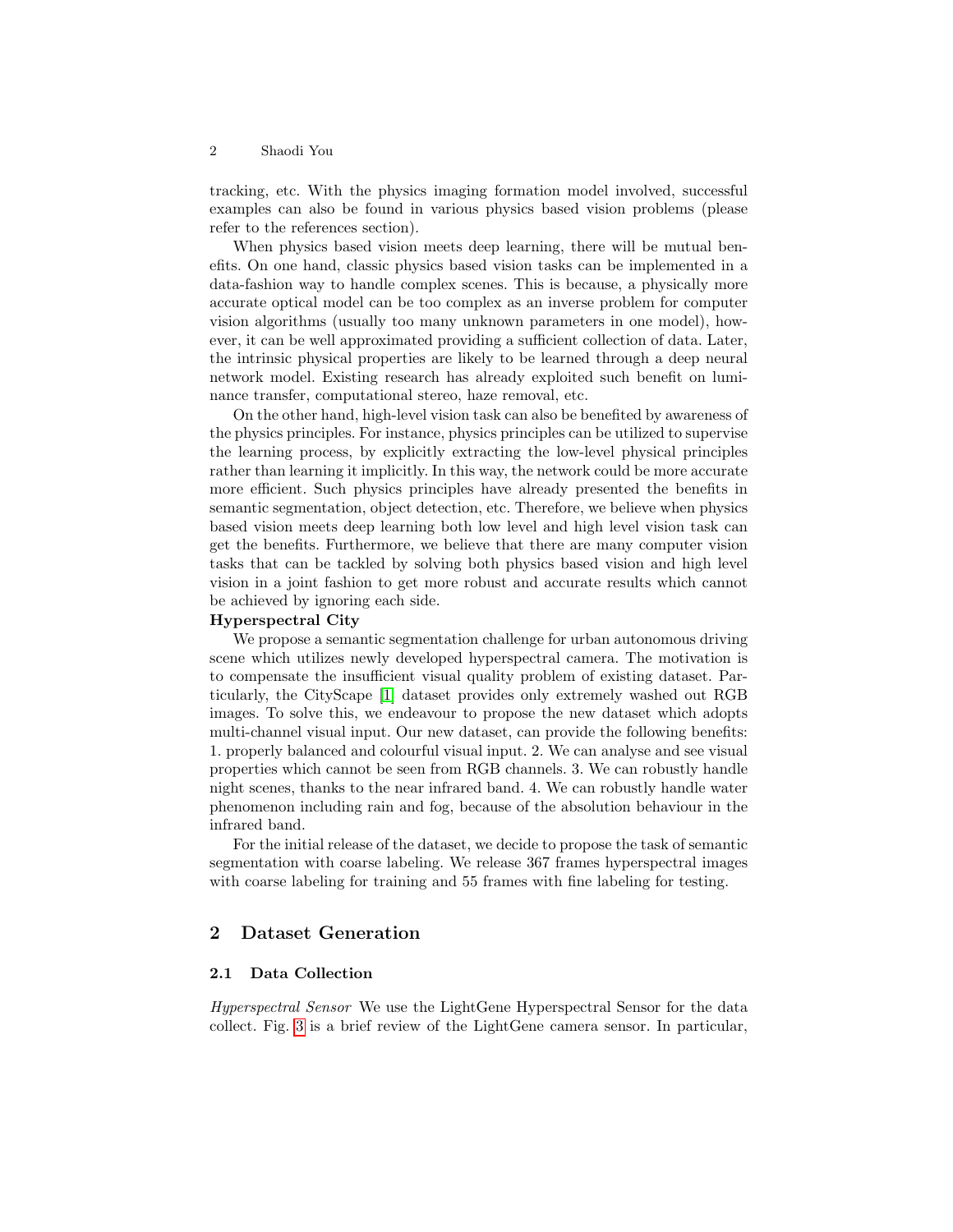

<span id="page-2-0"></span>Fig. 1. An example of the Hyperspectral City 1.0 Dataset, we provide high resolution hyperspectral data in typical driving scenes with coarse semantic label.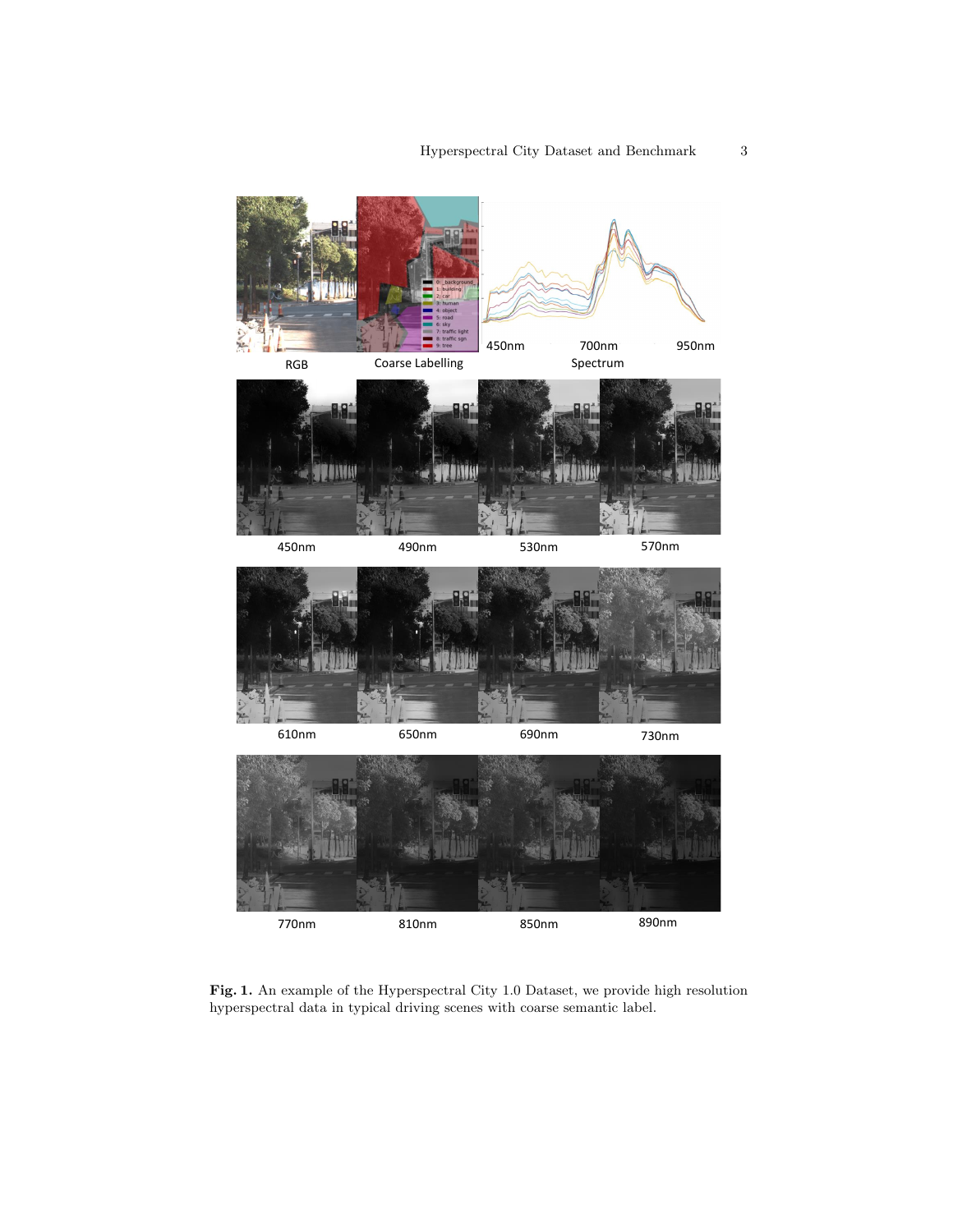

Fig. 2. Outdoor data capturing in Shanghai. The camera system is top-mounted.

the camera can provide hyperspectral dataset in the range of 450 to 950nm with a spectral resolution at 4nm. In total, the camera can provide 125 spectral channels. The spectral resolution of each channel is approximately 1400 by 1800 pixels. And therefore, in total, each frame of the hyperspectral image is with the size:

$$
1400 * 1800 * 125.
$$
 (1)

Outdoor data collection in Shanghai The dataset collection is in Shanghai for three days in June. The we collected data in a variety of environment including: crowded traffic area, famous buildings and structures, CBD, highways, quiet suburbs, overpasses and underground parking. The weather condition includes sunny and cloudy days. And the lighting condition includes day, night and sunset. We use standard color board for color calibration. We collecting data, the car is driving at a speed in the range of 20-50km/h. The hyperspectral camera is working at 1fps. The field of view (FOV) is 9 degrees in current lens configuration. The camera is vertical mounted to enable capturing of a wider dynamic range.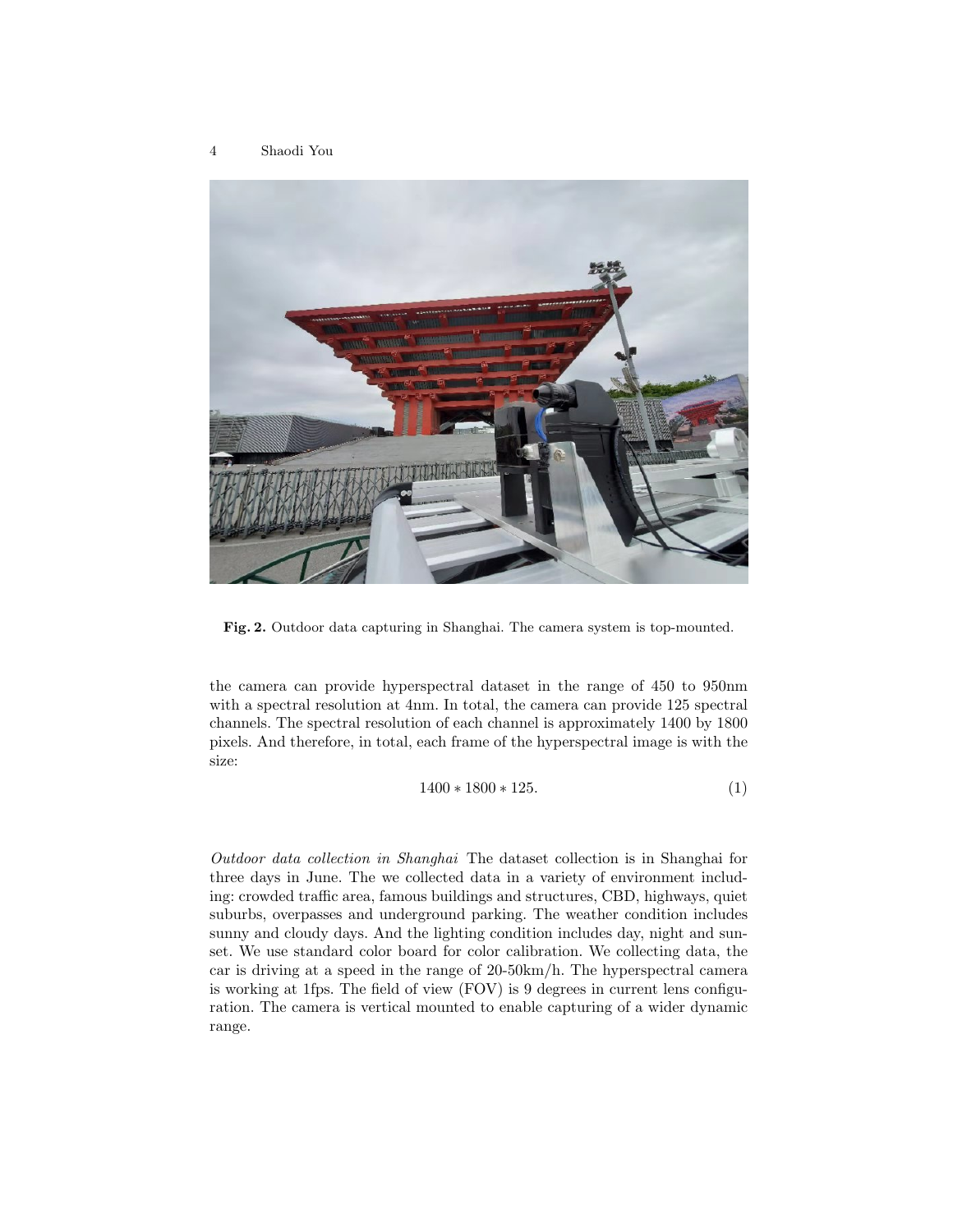| Spectrum range      | $450 - 950$ nm  |
|---------------------|-----------------|
| Spectral resolution | 4 <sub>nm</sub> |
| Channels            | 125             |
| Dynamic range       | 12bits          |
| Frame rate          | $20$ cubes/s    |
| Spatial resolution  | $1400 * 1800$   |

<span id="page-4-0"></span>Fig. 3. Specifications of the hyperspectral data

## 2.2 Dataset Labeling

Data selection The V1.0 dataset is focusing on semantic segmentation using coarse labeling. It is aiming to exploit the rich information in the hyperspectral data. Therefore, we manually selected 367(training) plus 55(testing) hyperspectral images which are considered suitable for the semantic segmentation task.

Coarse Labeling For the training dataset, we provide only the coarse labeling. The labeling is deliberate conducted in a quick and rough fashion from 10 different people. And the level of detail is various from people to people. Therefore, we are encouraging the users to learn information from the rich hyperspectral information rather than from human labeling. Fig[.1](#page-2-0) shows an example of the coarse labeling. We label 300 images from the dataset and consider them as training set.

We use LabelMe [\[2\]](#page-7-1) as the labeling tool. And the labels and colors are consistent with CitiScape[\[1\]](#page-7-0) dataset.

Fine-grained Labeling For testing purpose, we also fine-grained labeled 55 images. During the challenge, only the input hyperspectral images are available and the groundtruth will not be released.

#### 2.3 Hyperspectral Image Compression

Unlike RGB images which only has 3 channels, each hyperspectral images in our dataset has 125 channels. Without compression, each hyperspectral cubic will take more than 1Gigabytes storage and will make it unreasonable for online transfer. In our current release, we compress the image using H.264 encoder and decoder with a quality setting at 90%. The compression ratio is smaller than 2% and the final dataset size is around 40 Gigabytes.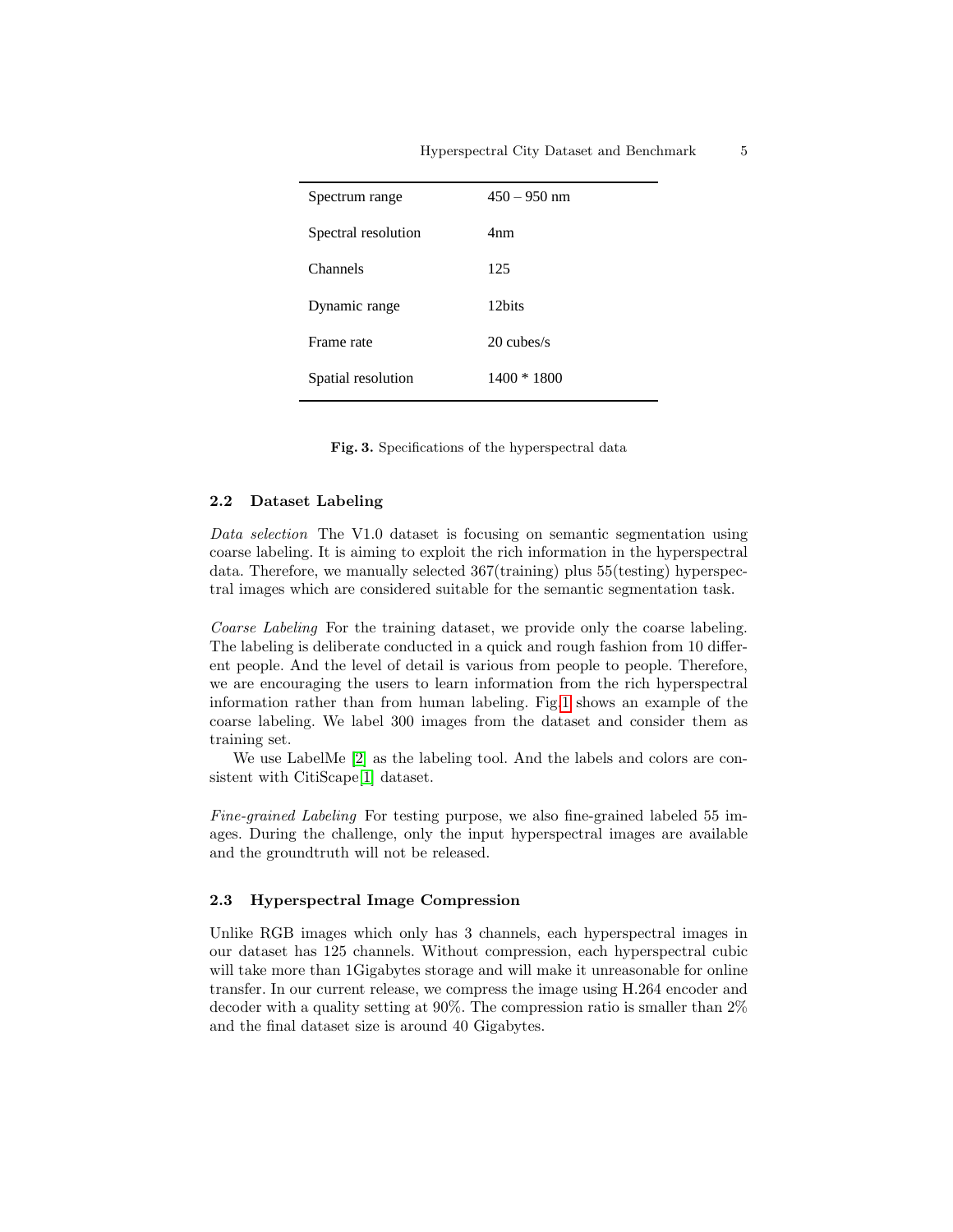| Code number    | Label           |
|----------------|-----------------|
| 0              | Background      |
| $\mathbf{1}$   | Car             |
| $\overline{2}$ | Human           |
| 3              | Road            |
| $\overline{4}$ | Traffic light   |
| 5              | Traffic sign    |
| 6              | Tree            |
| 7              | <b>Building</b> |
| 8              | Sky             |
| 9              | Object          |

<span id="page-5-0"></span>Fig. 4. A summary of dataset label

## 3 Dataset Usage

## 3.1 Access the Challenge Dataset

Challenge dataset can be downloaded from the cloud platform, please visit the challenge website for detail:

```
https://pbdl2019.github.io/index.html.
```
# 3.2 Content of The Downloaded Package

In the dataset, you may find a folder for training data and a folder for testing data.

train In the training dataset folder, you will find 367 sub-folders, each of which is named with an index. In each of the folder, you will find five files, which are:

```
\langle *.h sd>,\langle * .cropped.png>,\langle ~label\_gray.png>,\langle ~label\_vis.png>,\rangle
```
They are: 1. the hyperspectral data file, 2. The RGB visualization of the hyperspectral image, 3. Semantic labelling coded from 0 to 9 as per Fig[.4,](#page-5-0) 4. Visualization of the semantic labelling by overlay with the RGB image. The ∗ is the filename which is the same as the folder name.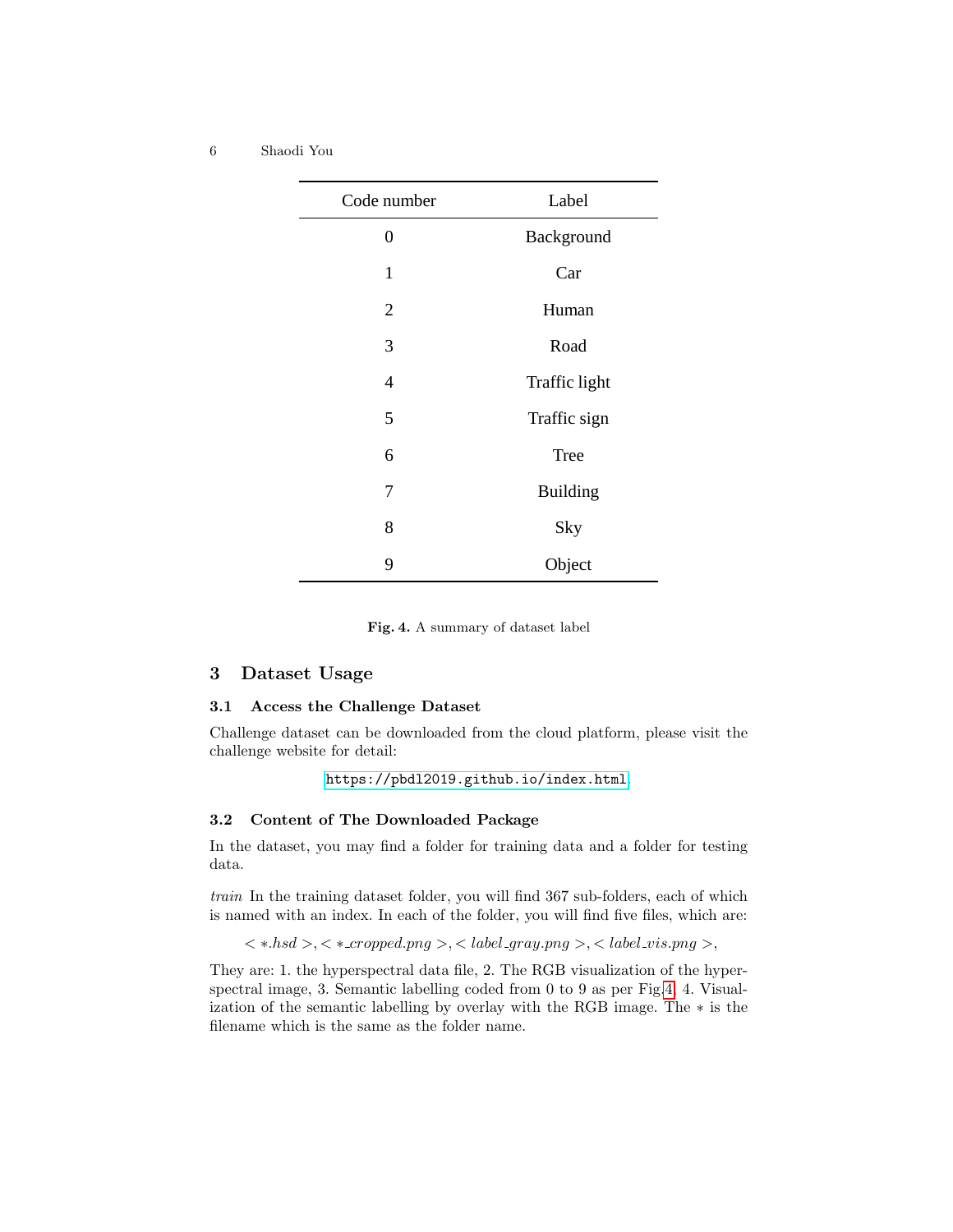test In the testing dataset, you will find 55 sub-folders. The same as training dataset, each of the sub-folder is named with a file index. In each of the folder, you will find two files, which are:

 $\langle *.hsd>,\langle *_{\mathit{ex}omped,pnq} \rangle.$ 

They are: 1. the hyperspectral data file, 2. The RGB visualization of the hyperspectral image. The  $*$  is the filename which is the same as the folder name.

Read Hyperspectral Cubic Dataset In the dataset package, you will find a MAT-LAB file named  $readHSD.m$ , which is the MATLAB code to read the hyperspectral data. The data format is similar as RGB images, the different is the file has 125 channels rather than 3 channels.

# 4 Evaluation Metric

In the challenge, we use mean Intersection over Union as the evaluation metric.

### 4.1 Website for submission

You may submitted your result to the following website.

#### 4.2 Format of Submission

To submit your result, you are required to submit a .zip file. You may pickup any name for the zip file.

Format of Filenames Within the zip file, you are required to name each of the segmentation result using the same name as the folder name. For example, the segmentation result for folder named:

rgb20190528 180044 6684 json

should be

 $\langle$  rgb20190528\_180044\_6684\_json.png >

All the png files should be under the same folder, there should be no subfolders in your submission.

Format of Images You are required to submit you segmentation result using the specified code of color. The segmentation result should be stored as png image. Specifically, 8-bit, single channel, P mode png format. The color code should be the same as provided in Fig. [4.](#page-5-0)

Acknowledgement We thank the following people in organizing the chal-